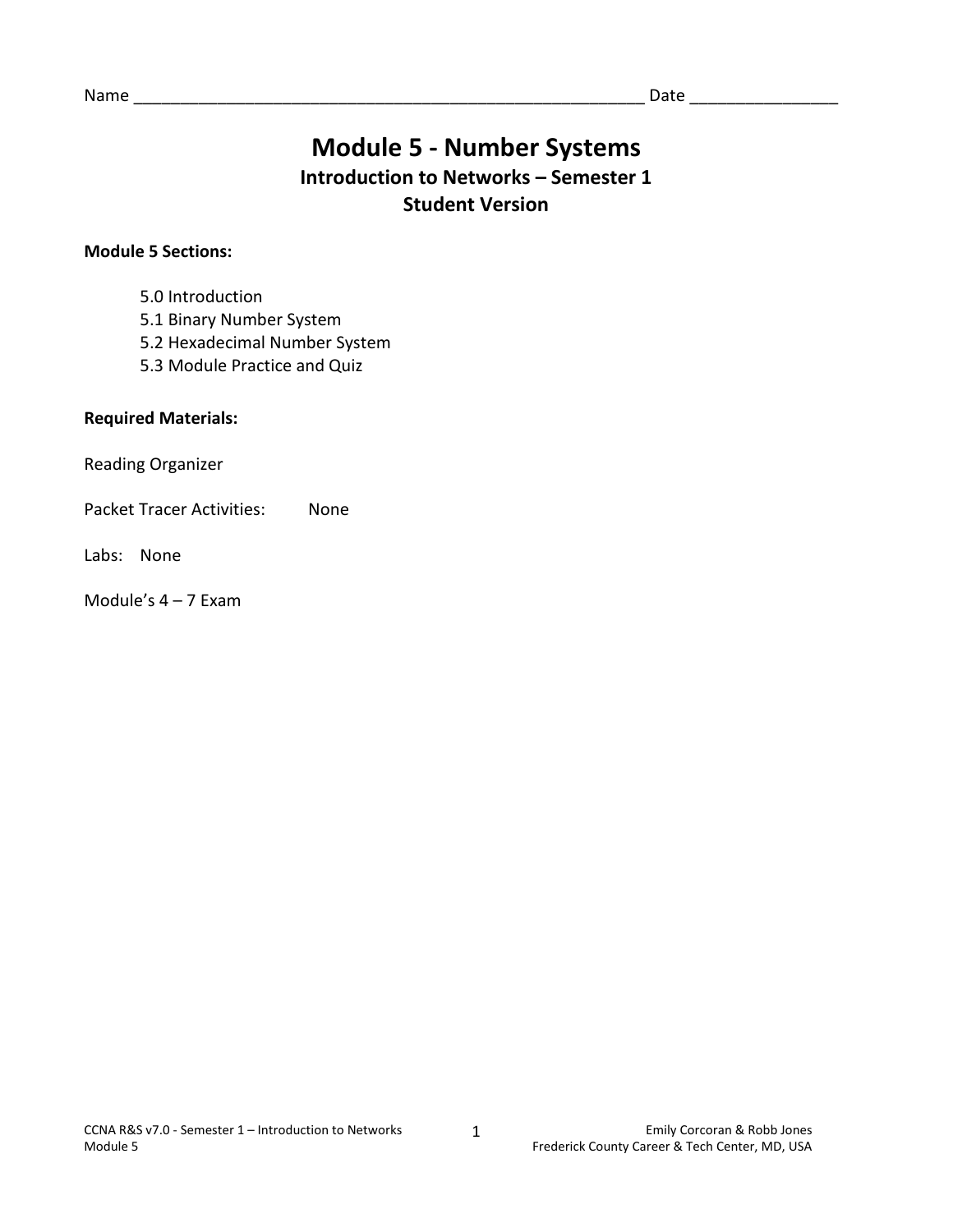Page intentionally left blank.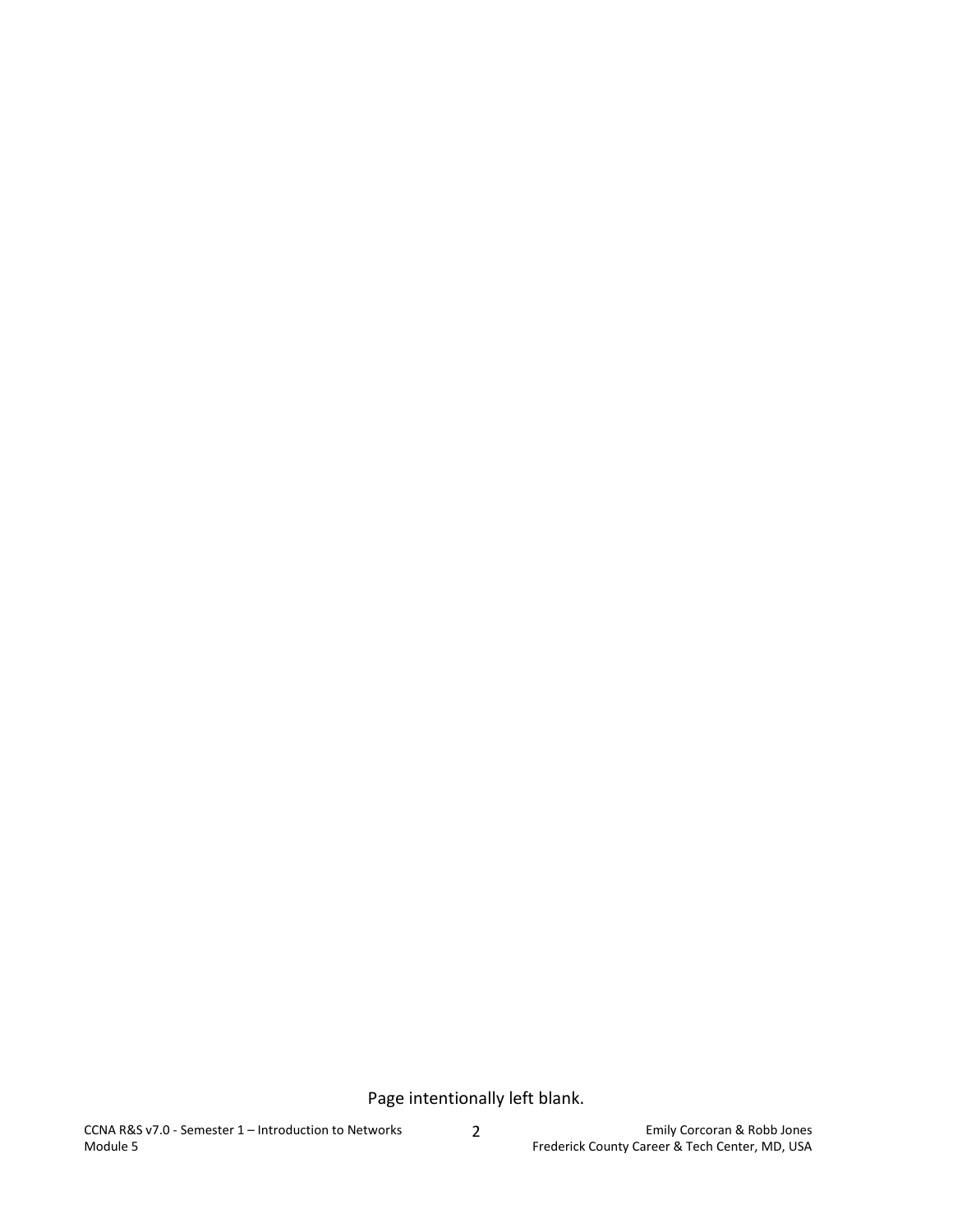| Points |
|--------|
|--------|

# **Module 5 - Number Systems Reading Organizer Srudent Version**

**Note**: The Reading Organizer has weighted scoring. Any question with the word **explain**, **define, or describe** in it is expected to have a longer answer and is worth two points each.

## **After completion of this chapter, you should be able to:**

- Calculate numbers between decimal and binary systems.
- Calculate numbers between decimal and hexadecimal systems.

# **5.1 Binary Number System**

1. Binary is a numbering system that consists of the digits 0 and 1 called \_\_\_\_\_\_\_\_\_\_\_\_\_\_\_\_.

2. Each address consists of a string of \_\_\_\_\_\_\_\_\_\_\_\_\_\_\_, divided into four sections called \_\_\_\_\_\_\_\_\_\_\_.

3. For ease of use by people, IPv4 addresses are commonly expressed in \_\_\_\_\_\_\_\_\_\_\_\_\_\_\_\_\_\_\_\_\_\_\_\_\_.

## 4. Convert the following binary numbers to decimal.

| 128 | 64 | 32 | 16 |  |  |
|-----|----|----|----|--|--|
|     |    |    |    |  |  |

Answer:

| 1 7 0<br>TYO | 64 | ລາ<br>ັ | Τp |  |  |
|--------------|----|---------|----|--|--|
|              |    |         |    |  |  |

Answer: \_\_\_\_\_\_\_\_\_\_\_\_\_\_\_\_\_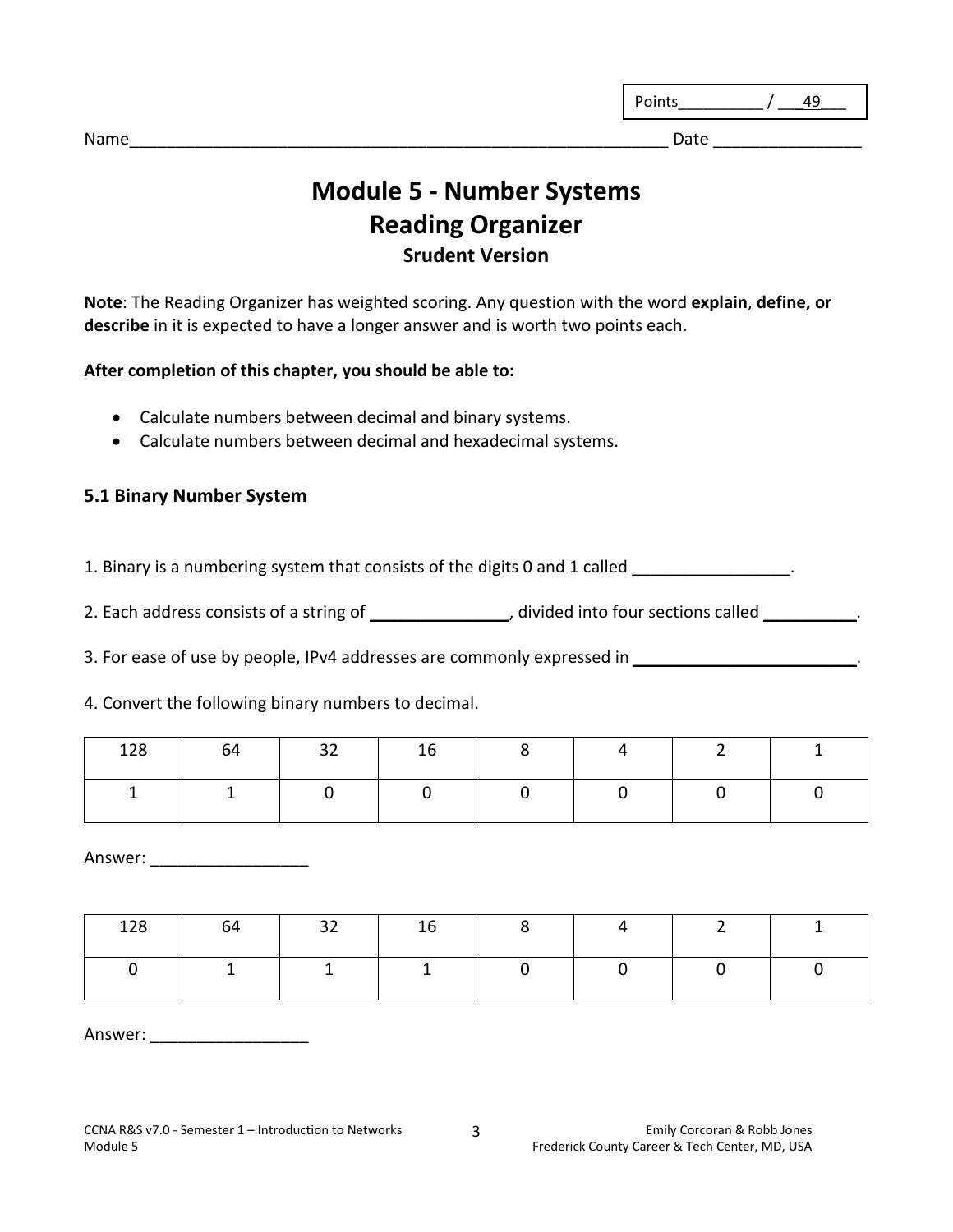| 128 | 64 | 32 | 16 |   | $\overline{\phantom{0}}$ |  |
|-----|----|----|----|---|--------------------------|--|
|     |    |    |    | - |                          |  |

Answer: \_\_\_\_\_\_\_\_\_\_\_\_\_\_\_\_\_

| 128 | 64 | 32 | 16 |  | $\overline{\phantom{0}}$ |  |
|-----|----|----|----|--|--------------------------|--|
|     |    |    |    |  |                          |  |

Answer: \_\_\_\_\_\_\_\_\_\_\_\_\_\_\_\_\_\_\_\_\_\_\_

| 128 | 64 | 32 | 16 |  |  |
|-----|----|----|----|--|--|
|     |    |    |    |  |  |

Answer: \_\_\_\_\_\_\_\_\_\_\_\_\_\_\_\_\_\_\_\_\_\_\_

5. Convert the following binary numbers to decimal.

| 00000011 | Answer: |  |
|----------|---------|--|
|          |         |  |

Answer: \_\_\_\_\_\_\_\_\_\_\_\_\_\_\_\_\_

Answer: \_\_\_\_\_\_\_\_\_\_\_\_\_\_\_\_\_

Answer: \_\_\_\_\_\_\_\_\_\_\_\_\_\_\_\_\_

Answer: \_\_\_\_\_\_\_\_\_\_\_\_\_\_\_\_\_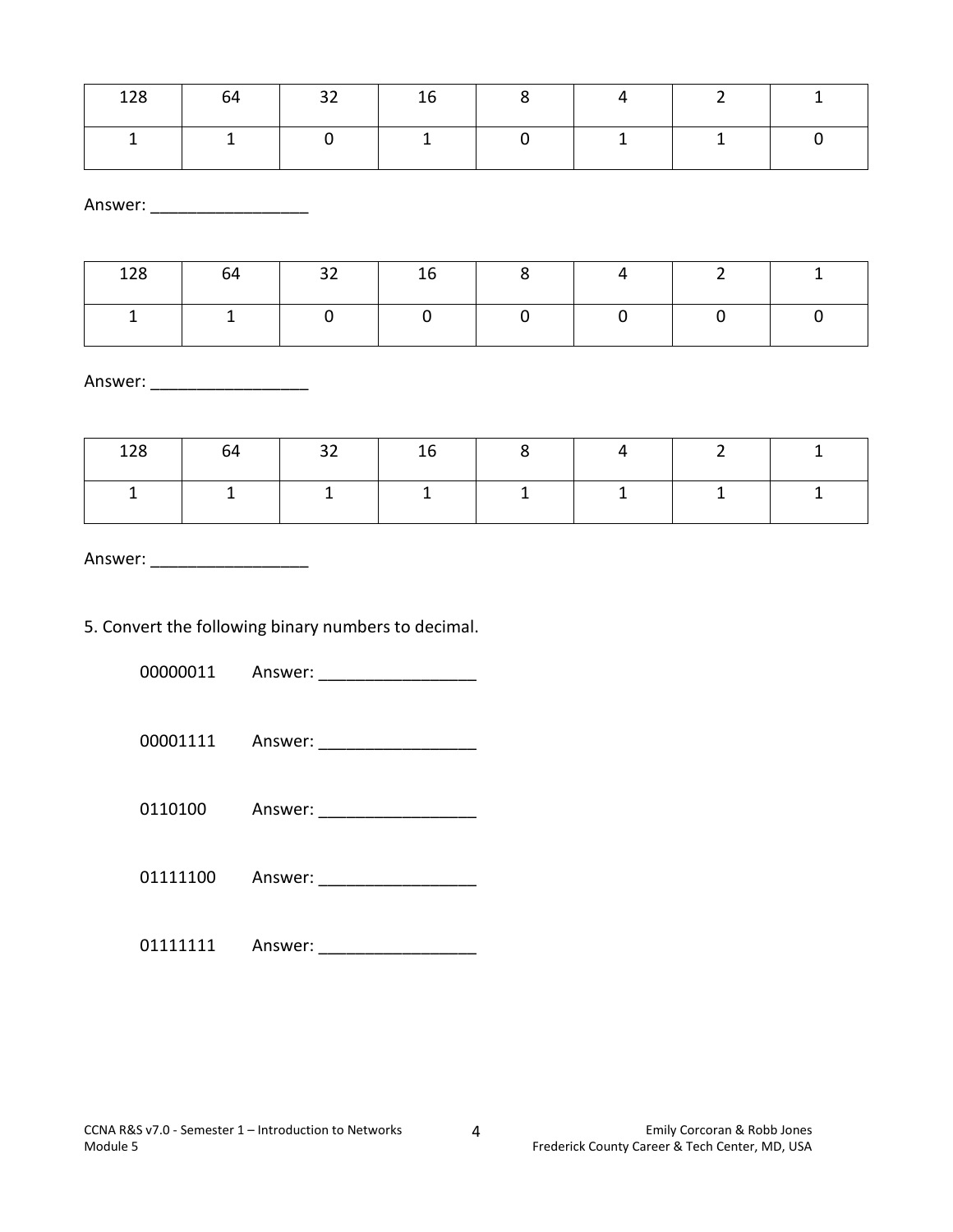### 6. Convert the following decimal numbers to binary.

#### Number: 14

| 128 | 64 | 32 | 16 |  |  |
|-----|----|----|----|--|--|
|     |    |    |    |  |  |

#### Number: 28

| 128 | 64 | 32 | 16 |  | <u>_</u> | - |
|-----|----|----|----|--|----------|---|
|     |    |    |    |  |          |   |

#### Number: 75

| 128 | 64 | 32 | 16 |  |  |
|-----|----|----|----|--|--|
|     |    |    |    |  |  |

Number: 200

| 128 | 64 | 32 | 16 |  |  |
|-----|----|----|----|--|--|
|     |    |    |    |  |  |

#### Number: 254

| 128 | 64 | 32 | 16 |  |  |
|-----|----|----|----|--|--|
|     |    |    |    |  |  |

7. Convert the following decimal numbers to binary. (Show all eight binary digits)

Number: 12 Answer: \_\_\_\_\_\_\_\_\_\_\_\_\_\_\_\_\_

Number: 56 Answer: \_\_\_\_\_\_\_\_\_\_\_\_\_\_\_\_\_\_\_

| Number: 224 Answer: |  |  |
|---------------------|--|--|
|---------------------|--|--|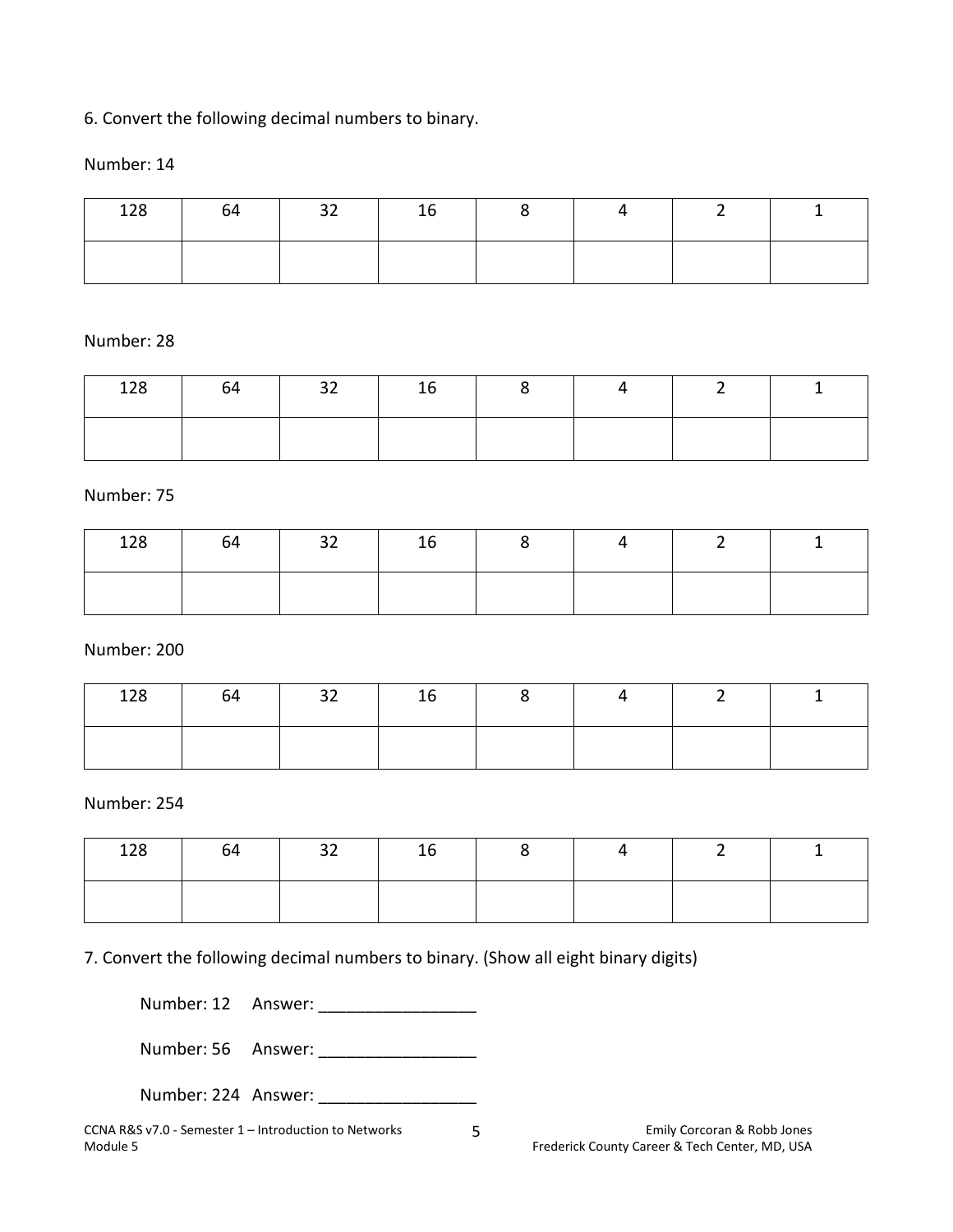## **5.2 Hexadecimal Number System**

|                                                                                                                                                            |                   | 8. Just as decimal is a base ____________ number system, hexadecimal is a base ___________________ system. |
|------------------------------------------------------------------------------------------------------------------------------------------------------------|-------------------|------------------------------------------------------------------------------------------------------------|
| <u> 1989 - Johann Stoff, amerikansk politiker († 1908)</u>                                                                                                 |                   | 9. The hexadecimal numbering system is used in networking to represent _____________________________ and   |
|                                                                                                                                                            |                   |                                                                                                            |
| 11. Are IPv6 addresses case sensitive?                                                                                                                     |                   |                                                                                                            |
| 12. When referring to 8 bits of an IPv4 address we use the term _________________                                                                          |                   |                                                                                                            |
| 13. In IPv6, a ______________________________ is the unofficial term used to refer to a segment of 16 bits or<br>four hexadecimal values.                  |                   |                                                                                                            |
| 14. Describe the steps to convert decimal numbers to hexadecimal values.                                                                                   |                   |                                                                                                            |
| a.                                                                                                                                                         |                   |                                                                                                            |
| b.                                                                                                                                                         |                   |                                                                                                            |
| c.                                                                                                                                                         |                   |                                                                                                            |
| 15. Based on the sample convert the following decimal numbers to binary and then hexadecimal.<br>(Hint: Use the comparison charts earlier in the chapter.) |                   |                                                                                                            |
| Decimal: 168                                                                                                                                               | Binary: 1010 1000 | Hexadecimal: A8                                                                                            |
| a. Decimal: 100                                                                                                                                            | Binary: 1990 1991 | Hexadecimal: 1999                                                                                          |
| b. Decimal: 235                                                                                                                                            | Binary: 1990 1991 | Hexadecimal: 1999 March 2004                                                                               |

6 c. Decimal: 15 Binary: \_\_\_\_\_\_\_\_\_\_\_\_\_\_ Hexadecimal: \_\_\_\_\_\_\_\_\_\_\_\_\_\_ d. Decimal: 255 Binary: \_\_\_\_\_\_\_\_\_\_\_\_\_\_ Hexadecimal: \_\_\_\_\_\_\_\_\_\_\_\_\_\_ e. Decimal: 61 **Binary:** \_\_\_\_\_\_\_\_\_\_\_\_\_\_\_\_\_ Hexadecimal: \_\_\_\_\_\_\_\_\_\_\_\_\_\_\_\_\_\_\_\_\_\_\_\_\_

CCNA R&S v7.0 - Semester 1 – Introduction to Networks 6<br>Module 5 Frederick County Career & Tech Center, MD, USA Frederick County Career & Tech Center, MD, USA